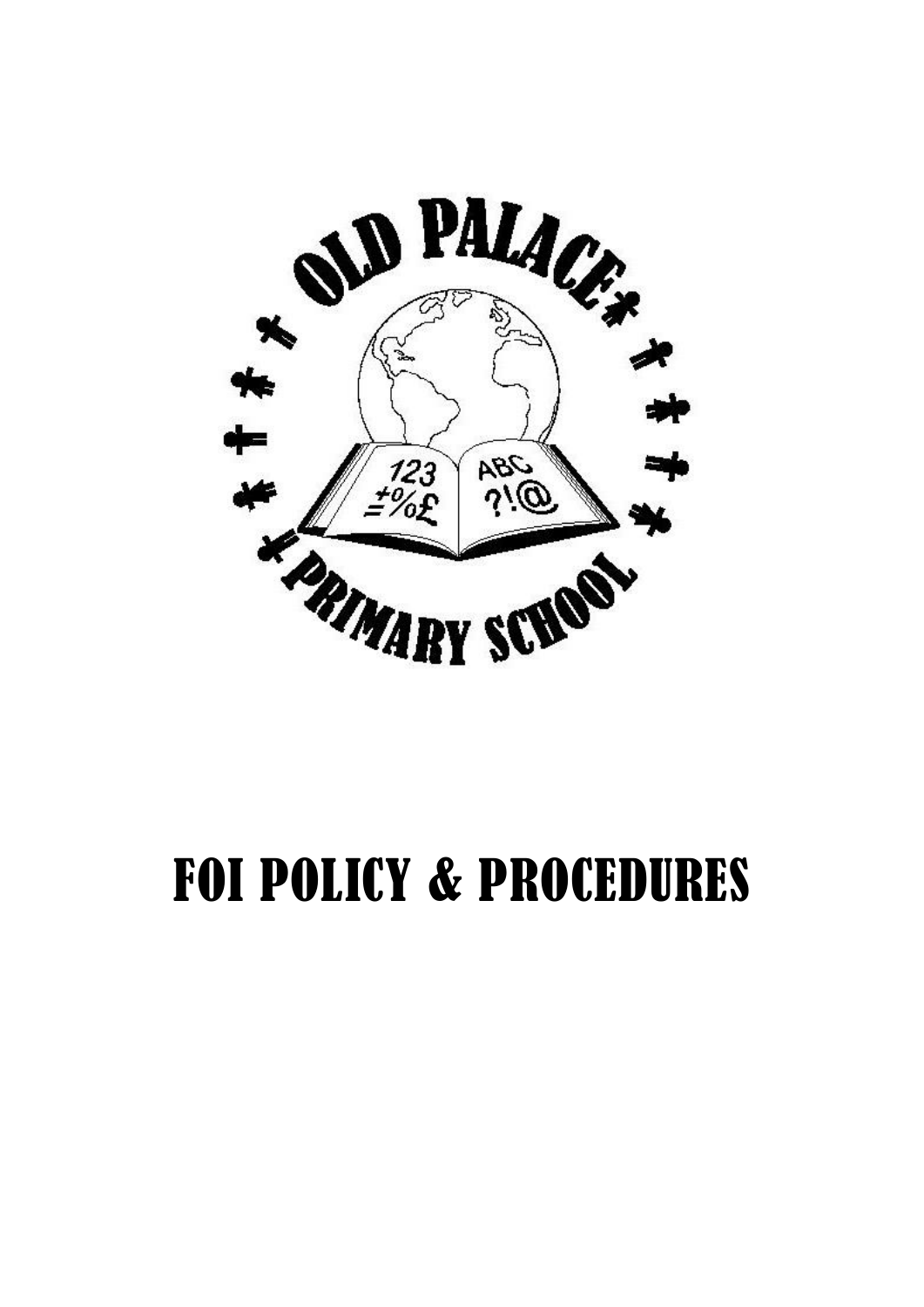# **OLD PALACE PRIMARY SCHOOL**

# **FREEDOM OF INFORMATION POLICY AND PROCEDURES**

Old Palace Primary School is committed to openness and transparency in the provision of information to all persons or organisations who request it.

We will provide information promptly, subject to the following conditions, which are based on our duties under the Freedom of Information Act 2000:

- Your request must be in writing (letter or email) to ensure that we have a clear statement of what is requested.
- Requests should be sent to: Old Palace Primary School, St Leonard's Street, London, E3 3BT Or emailed to [admin@oldpalace.towerhamlets.sch.uk](mailto:admin@oldpalace.towerhamlets.sch.uk)
- We will normally confirm within 5 working\* days whether or not we hold the information you request and, if we do, we will provide it within 20 working\* days. (\*Please note: Working days refers to term time only as contained in Statutory Instrument 3364)
- In some circumstances we may withhold the information you have requested under one of the exemptions applicable under the legislation. If you do not accept our reasons for declining to disclose the information requested you should write to the Information Commissioner (see Feedback and Complaints section below)
- Whilst we will provide single copies of the information detailed in the Publication Scheme free of charge, we may charge a fee for photocopying/printing/postage of longer documents or if you ask for the information to be provided in an expensive alternative format (unless requested on grounds of disability). The general charge for photocopying and printing information is 10p per sheet. Postage charges will be at the appropriate rate.
- If we intend to charge for the provision of information, we will tell you in advance what the charge will be (through a fees notice) and will provide the information when we receive payment. The time allowed for us to provide the information (20 working\* days) does not include the period between the issuing of the fees notice and the receipt of the payment.
- We may be unable to provide the information you request for any for the following reasons:
	- We do not hold the information
	- We are applying an exemption to the disclosure
	- It would cost the School more than £450.00 to provide the information (this figure is set by Government and is based on the work exceeding 18.5 man hours to gather the information).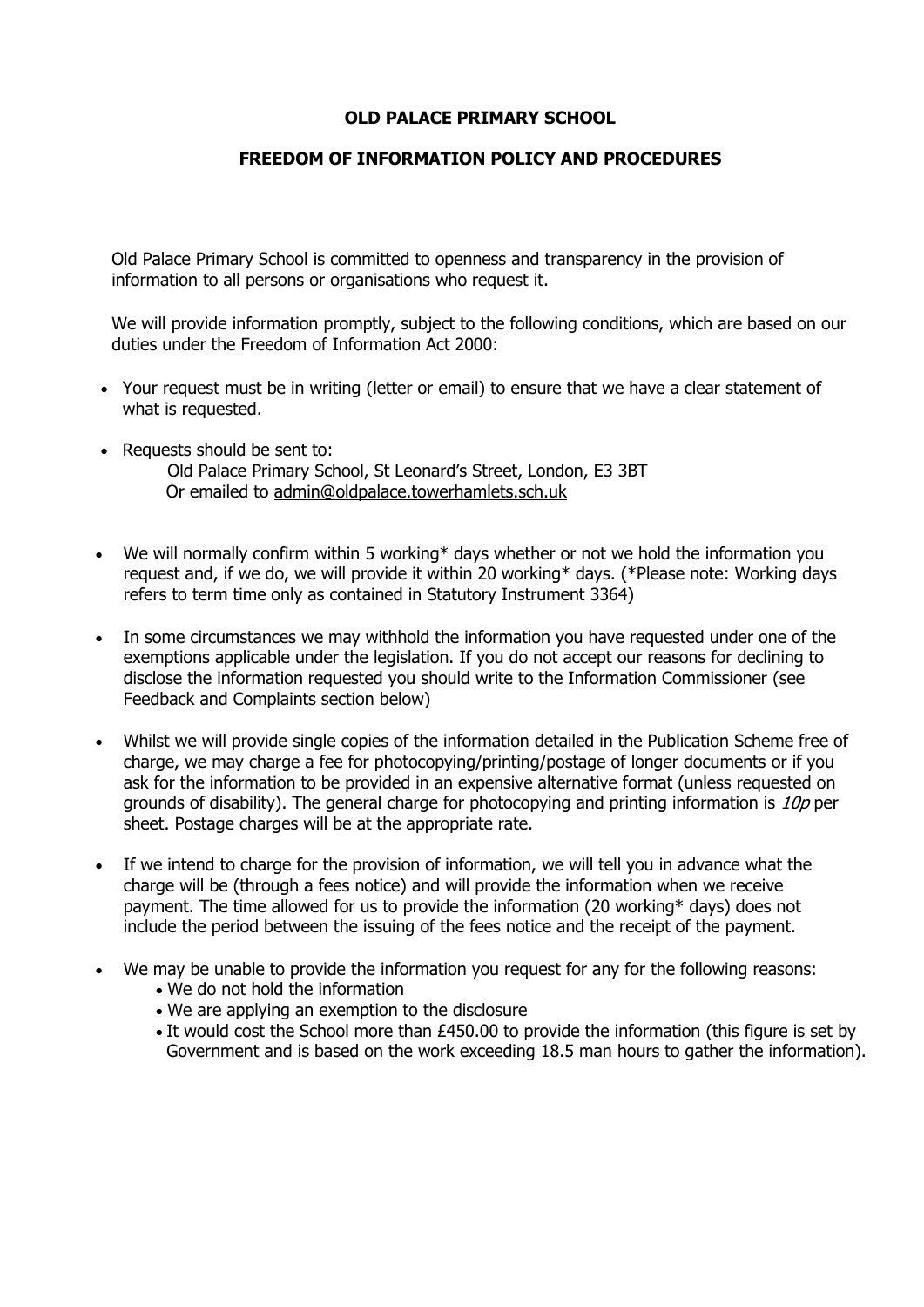# **Information available under the Freedom of Information Act 2000**

# 1. Introduction: what a publication scheme is and why it has been developed

One of the aims of the Freedom of Information Act 2000 (which is referred to as FOIA in the rest of this document) is that public authorities, including all maintained schools, should be clear and proactive about the information they will make public.

To do this we must produce a publication scheme, setting out:

- The classes of information which we publish or intend to publish;
- The manner in which the information will be published; and
- Whether the information is available free of charge or on payment.

The scheme covers information already published and information which is to be published in the future. All information in our publication scheme is either available for you on our website to download and print off or available in paper form.

Some information which we hold may not be made public, for example personal information.

This publication scheme conforms to the model scheme for schools approved by the Information Commissioner. The governing body is responsible for the maintenance of this scheme.

#### 2. Categories of information published

The publication scheme guides you to information which we currently publish (or have recently published) or which we will publish in the future. This is split into categories of information known as, "classes". These are contained in section 6 of this scheme.

The classes of information that we undertake to make available are organised into four broad topic areas:

School Website – information published in the school prospectus and on the website.

Governors' Documents – information published in the governing body documents.

Pupils & Curriculum – information about policies that relate to pupils and the school curriculum.

School Policies and other information related to the school – information about policies that relate to the school in general.

#### 3. Classes of Information Currently Published

**School Website – this section sets out information published on the school website.**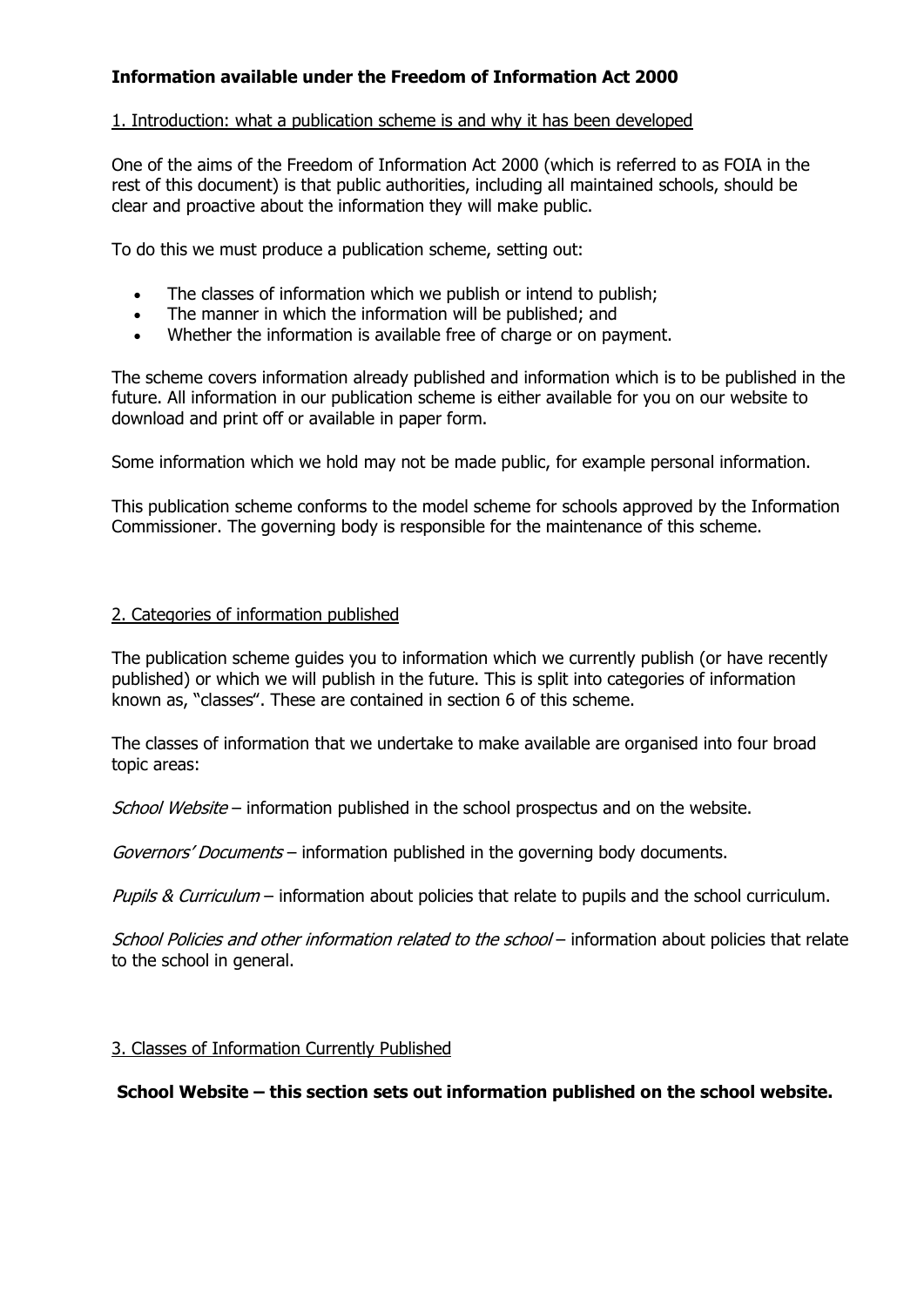| School Website | The statutory contents of the school website are as follows, (other items<br>may be included at the school's discretion):<br>the name, address and telephone number of the school, and the type of<br>school<br>the names of the head teacher, school business manager and governors<br>٠<br>list of staff and their responsibilities<br>$\bullet$<br>information on the school policy on admissions<br>arrangements for visits to the school by prospective parents<br>a statement of the school's ethos and values<br>$\bullet$<br>key policies including: Accessibility Plan, Anti-bullying, Attendance,<br>Behaviour, Charging, Child Protection, Concerns & Complaints, Data<br>Protection, Online Safety, Visitors, Volunteers & Whistleblowing.<br>information about the school's policy on providing for pupils with special<br>$\bullet$<br>educational needs (SEN Report)<br>reports on the use and impact of Pupil Premium and Sports Funding<br>$\bullet$<br>National Curriculum assessment results for appropriate Key Stages, with<br>$\bullet$<br>national summary figures<br>Report of the school's latest Challenge Partners Quality Review<br>Details of the school timetable and curriculum and the school uniform<br>$\bullet$ |
|----------------|----------------------------------------------------------------------------------------------------------------------------------------------------------------------------------------------------------------------------------------------------------------------------------------------------------------------------------------------------------------------------------------------------------------------------------------------------------------------------------------------------------------------------------------------------------------------------------------------------------------------------------------------------------------------------------------------------------------------------------------------------------------------------------------------------------------------------------------------------------------------------------------------------------------------------------------------------------------------------------------------------------------------------------------------------------------------------------------------------------------------------------------------------------------------------------------------------------------------------------------------------|
|                | Calendar of events, including term dates.                                                                                                                                                                                                                                                                                                                                                                                                                                                                                                                                                                                                                                                                                                                                                                                                                                                                                                                                                                                                                                                                                                                                                                                                          |

# **Information relating to the governing body– this section sets out information published in the Governor's Annual Report and in other governing body documents.**

| Instrument of<br>Government                                              | • The name of the school<br>The category of the school<br>$\bullet$<br>The name of the governing body<br>$\bullet$<br>The manner in which the governing body is constituted<br>$\bullet$<br>The term of office of each category of governor if less than 4 years<br>$\bullet$<br>The name of any body entitled to appoint any category of governor<br>$\bullet$<br>The date the instrument takes effect |
|--------------------------------------------------------------------------|---------------------------------------------------------------------------------------------------------------------------------------------------------------------------------------------------------------------------------------------------------------------------------------------------------------------------------------------------------------------------------------------------------|
| <b>Statutory Published</b><br>details                                    | • Record of attendance at meetings<br>List of pecuniary interests                                                                                                                                                                                                                                                                                                                                       |
| Policies relating to<br>the Governing Body                               | Governors' Code Of Code<br>$\bullet$<br>• Terms of Reference<br>Schools Financial Value Standard Audit<br>$\bullet$                                                                                                                                                                                                                                                                                     |
| Minutes (1) of<br>meeting of the<br>governing body and<br>its committees | Agreed minutes of meetings of the governing body and its committees                                                                                                                                                                                                                                                                                                                                     |

(1) Some information might be confidential or otherwise exempt from the publication by law – we cannot therefore publish this

# **Pupils & Curriculum Policies – This section gives access to information about policies that relate to pupils and the school curriculum.**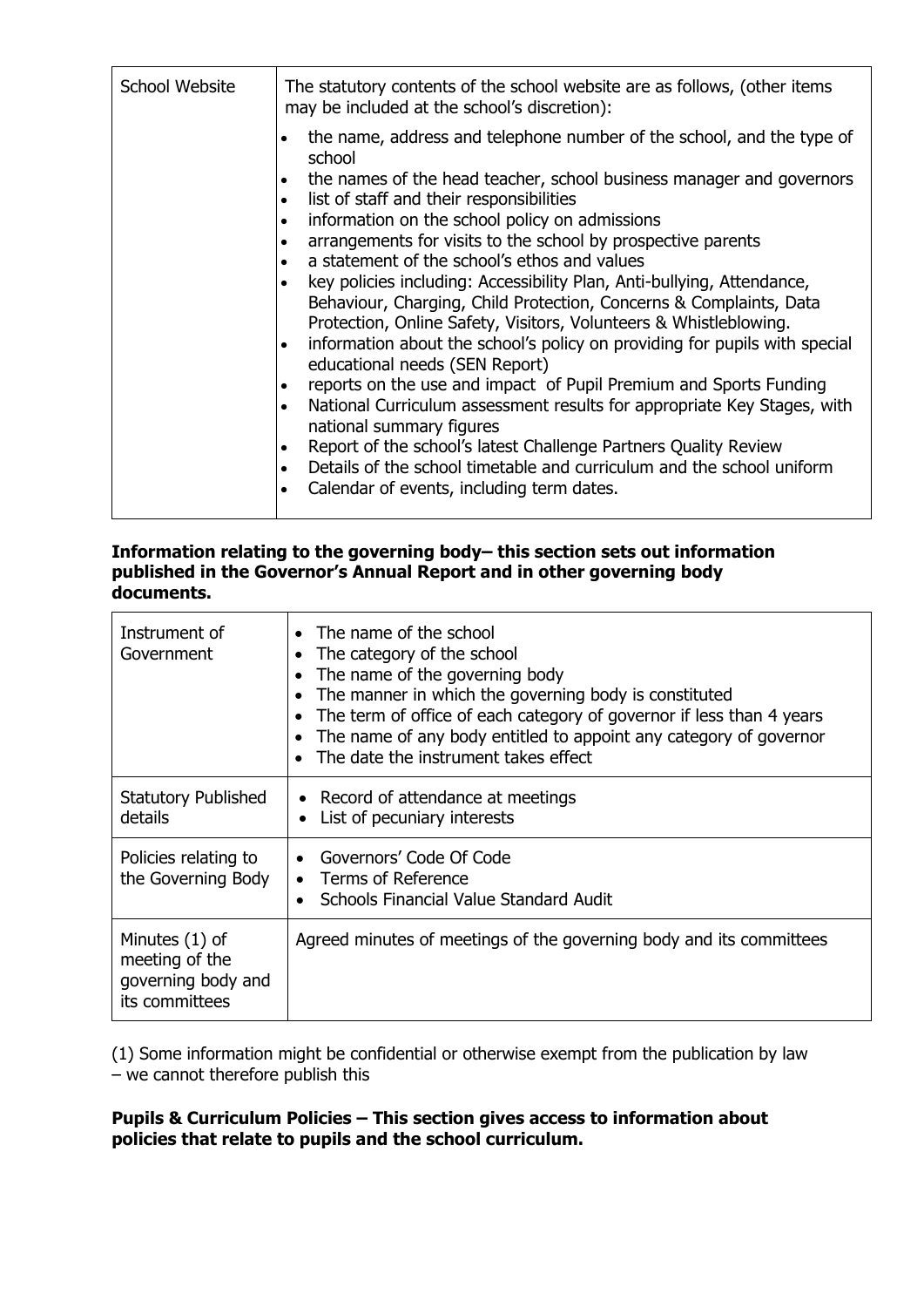| Home $-$ school<br>agreement | Statement of the school's aims and values, the school's responsibilities, the<br>parental responsibilities and the school's expectations of its pupils for<br>example coming to school prepared for lessons and homework arrangements |
|------------------------------|---------------------------------------------------------------------------------------------------------------------------------------------------------------------------------------------------------------------------------------|
| Curriculum                   | Policy on teaching and learning and specific subject policies and schemes of                                                                                                                                                          |
| <b>Policies</b>              | work currently used by the school                                                                                                                                                                                                     |
| PHSE, Citizenship            | This policy contains the school's policy with regard to sex and relationship                                                                                                                                                          |
| and SRE Policy               | education                                                                                                                                                                                                                             |
| Safeguarding                 | Policies relating to safeguarding and promoting the welfare of pupils at the                                                                                                                                                          |
| <b>Policies</b>              | school.                                                                                                                                                                                                                               |
| Behaviour                    | Statement of general principles on behaviour and discipline and of measures                                                                                                                                                           |
| Management                   | taken by the school to prevent bullying.                                                                                                                                                                                              |
| <b>Special Education</b>     | Information about the school's provision for pupils with special educational                                                                                                                                                          |
| Needs Report                 | needs                                                                                                                                                                                                                                 |
| <b>Accessibility Plan</b>    | Plan for increasing participation of disabled pupils in the school's curriculum,<br>improving the accessibility of the physical environment and improving delivery<br>of information to disabled pupils.                              |
| Race Equality<br>Policy      | Statement of policy for promoting race equality                                                                                                                                                                                       |

# **School Policies and other information related to the school – This section gives access to information about policies that relate to the school in general.**

| Published reports of Ofsted<br>referring expressly to the<br>school | Published report of the last inspection of the school and the<br>summary of the report and where appropriate inspection reports of<br>religious education in those schools designated as having a religious<br>character |
|---------------------------------------------------------------------|--------------------------------------------------------------------------------------------------------------------------------------------------------------------------------------------------------------------------|
| School Development Plan<br>Post-Ofsted inspection<br>action plan    | A plan setting out the actions required to help the school to<br>continue to improve and address any areas highlighted by Ofsted<br>inspection                                                                           |
| <b>Charging Policy</b>                                              | A statement of the school's policy with respect to charges, for any<br>optional extra for which charges are permissible, for example after<br>school clubs & trips                                                       |
| Health and Safety Policy<br>and risk assessments                    | Statement of general policy with respect to health and safety at<br>work of employees (and others) and the organisation and<br>arrangements for carrying out the policy                                                  |
| Complaints procedure                                                | Statement of procedures for dealing with concerns and complaints                                                                                                                                                         |
| <b>Appraisal Policy</b>                                             | Statement of procedures adopted by the governing body relating to<br>the performance management of staff and annual appraisal<br>arrangements                                                                            |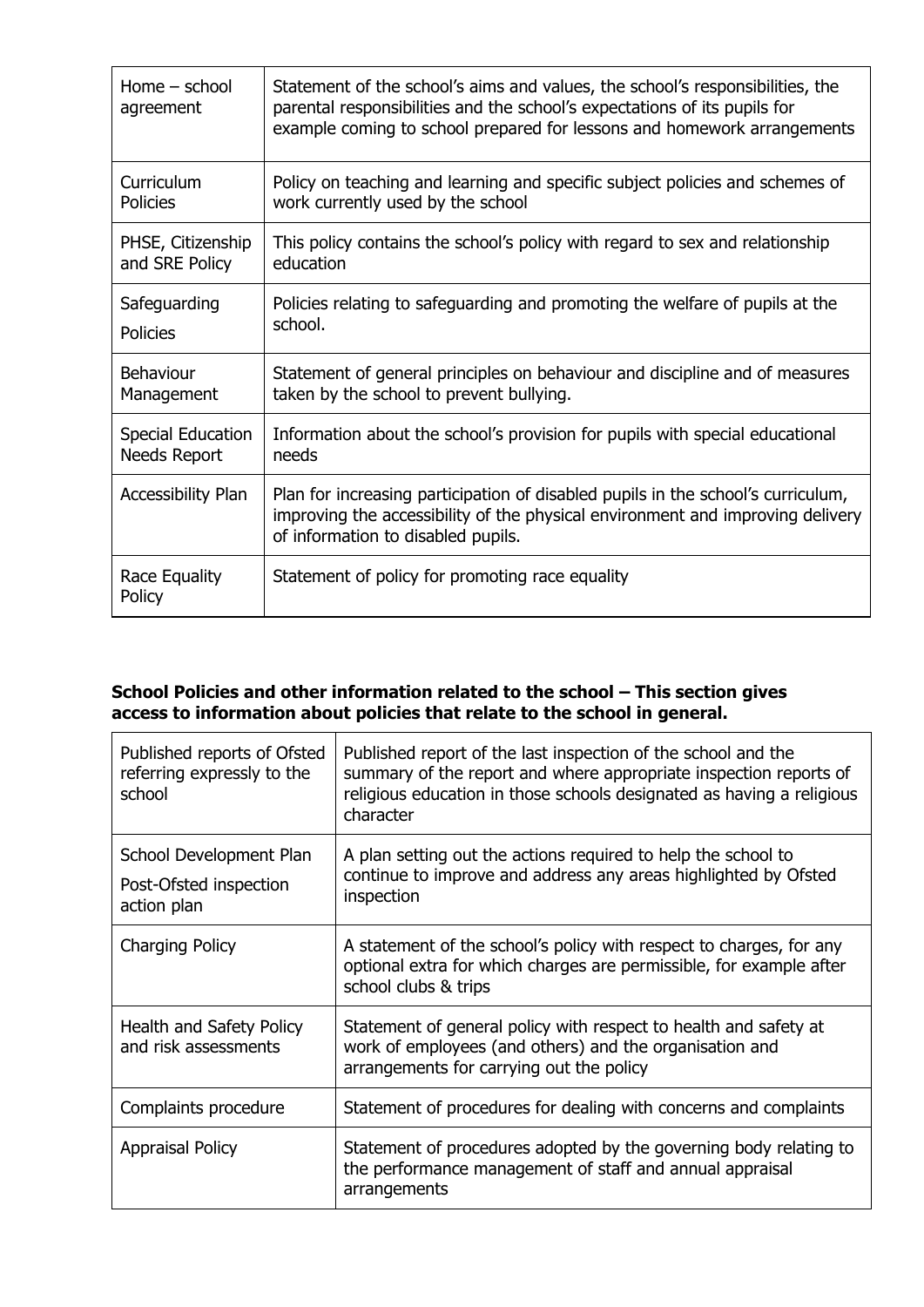| Staff Conduct, Discipline<br>and Grievance        | Statement of procedure for regulating conduct and discipline of<br>school staff and procedures by which staff may seek redress for<br>grievance                                                      |
|---------------------------------------------------|------------------------------------------------------------------------------------------------------------------------------------------------------------------------------------------------------|
| Curriculum circulars and<br>statutory instruments | Any statutory instruments, departmental circulars and administrative<br>memoranda sent by the Department of Education and Skills to the<br>head teacher or governing body relating to the curriculum |
| Annex $A - Other$<br>documents                    | Annex A provides a list of other documents that are held by the<br>school and are available on request                                                                                               |

# 5. Feedback and Complaints

We welcome any comments or suggestions you may have about the scheme. If you want to make any comments about this publication scheme or if you require further assistance or wish to make a complaint then initially this should be addressed to the Headteacher.

If you are not satisfied with the assistance that you get or if we have not been able to resolve your complaint and you feel that a formal complaint needs to be made then this should be addressed to the Information Commission. This is the organisation that ensures compliance with the Freedom of Information Act 2000 and that deals with formal complaints. They can be contacted at:

Information Commissioner, Wycliffe House, Water Lane, Wilmslow, Cheshire, SK9 5AF or Enquiry/Information Line: 01625 545 700 or Email: [publications@ic-foi.demon.co.uk](mailto:publications@ic-foi.demon.co.uk) \*protected email\* Website : www.informationcommissioner.gov.uk